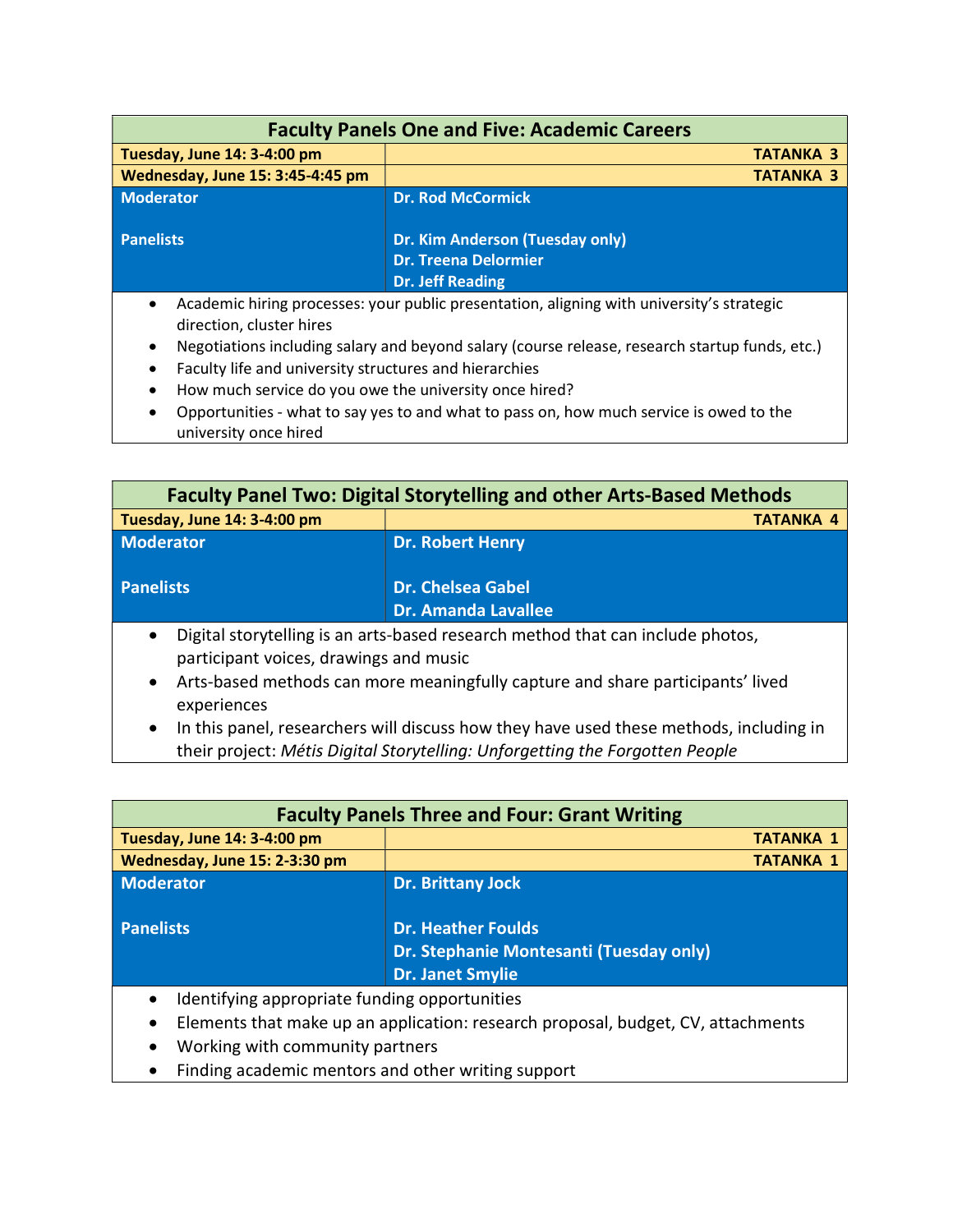| <b>Faculty Panel Eight: Academic Publishing</b> |                                                         |  |
|-------------------------------------------------|---------------------------------------------------------|--|
| Wednesday, June 15: 3:45-4:45 pm                | <b>TATANKA 6</b>                                        |  |
| <b>Moderator</b>                                | <b>Dr. Diana Lewis</b>                                  |  |
| <b>Panelists</b>                                | <b>Dr. Mikaela Gabriel</b><br><b>Dr. Raven Sinclair</b> |  |
| Advice on academic publishing, including:       |                                                         |  |
| Publishing your thesis<br>$\bullet$             |                                                         |  |
| Writing journal articles<br>$\bullet$           |                                                         |  |

• Putting together edited volumes

| <b>Faculty Panel Six: Indigenous Data Sovereignty</b>                                             |                          |
|---------------------------------------------------------------------------------------------------|--------------------------|
| Wednesday, June 15: 3:45-4:45 pm                                                                  | <b>TATANKA 4</b>         |
| <b>Moderator</b>                                                                                  | <b>Dr. Simon Lambert</b> |
| <b>Panelists</b>                                                                                  | <b>Dr. Robert Henry</b>  |
|                                                                                                   | <b>Dr. Caroline Tait</b> |
| The United Nations Declaration on the Rights of Indigenous Peoples (UNDRIP), First<br>$\bullet$   |                          |
| Nations Principles of Ownership, control, access, and possession (OCAP) <sup>®</sup> , Métis Data |                          |
| Governance - how do student researchers put these principles into practice in their               |                          |
| graduate work?                                                                                    |                          |

| <b>Faculty Panel Seven: CVs and Teaching Statements</b>                                                                                                                                                                                                             |                                                       |  |
|---------------------------------------------------------------------------------------------------------------------------------------------------------------------------------------------------------------------------------------------------------------------|-------------------------------------------------------|--|
| Wednesday, June 15: 3:45-4:45 pm                                                                                                                                                                                                                                    | <b>TATANKA 1</b>                                      |  |
| Moderator                                                                                                                                                                                                                                                           | <b>Dr. Jaris Swidrovich</b>                           |  |
| <b>Panelists</b>                                                                                                                                                                                                                                                    | <b>Dr. Suzanne Stewart</b><br><b>Dr. Wendie Marks</b> |  |
| Tips for graduate students and new investigators in building your academic CV to give<br>$\bullet$<br>yourself a competitive edge during job searches and applying for grants<br>How to write a teaching statement: a personal document reflecting on your personal |                                                       |  |

teaching philosophy and educational leadership